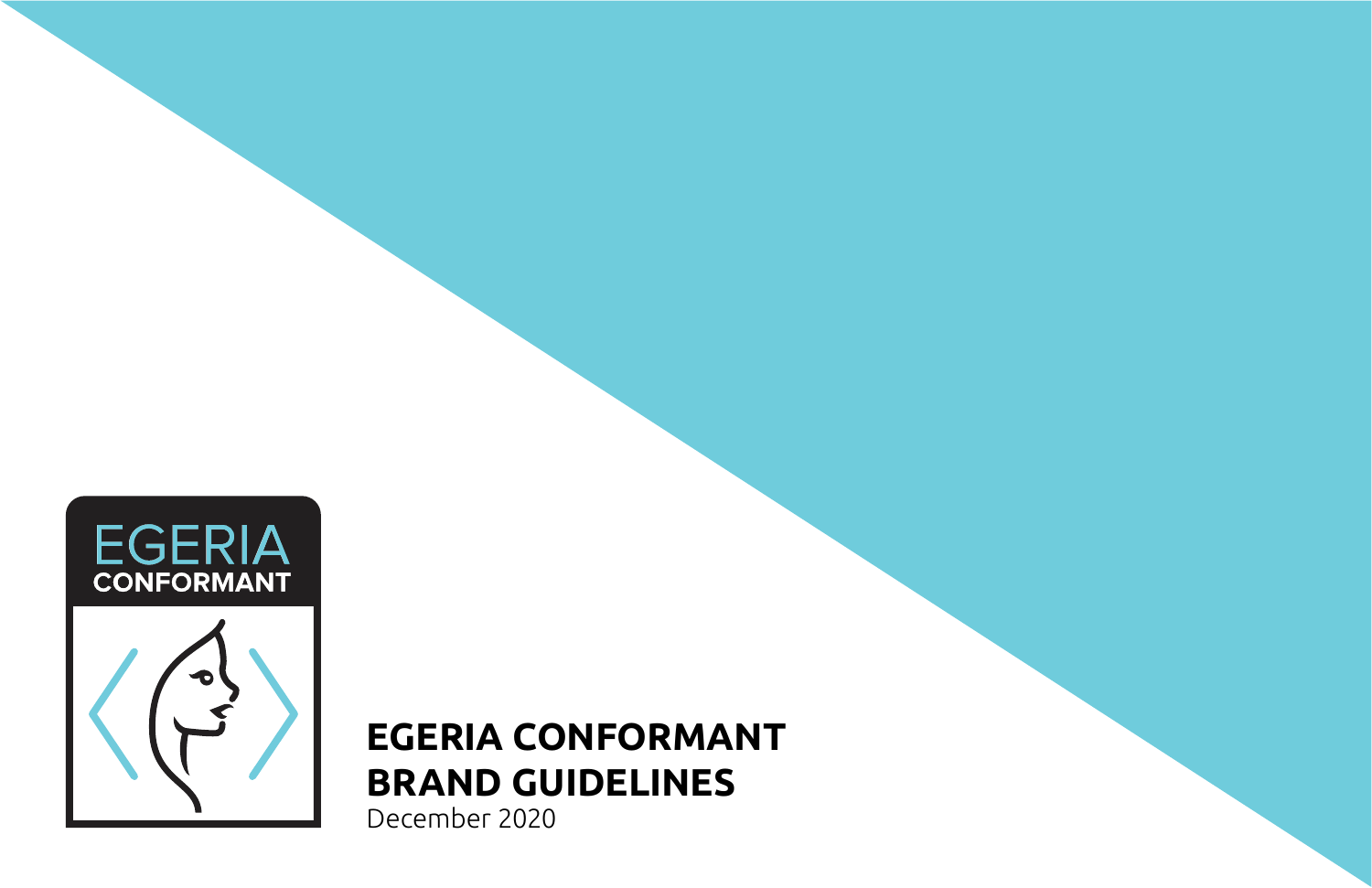## **CONTENTS**

| $2 \Box$      |  |
|---------------|--|
| $\mathcal{E}$ |  |
|               |  |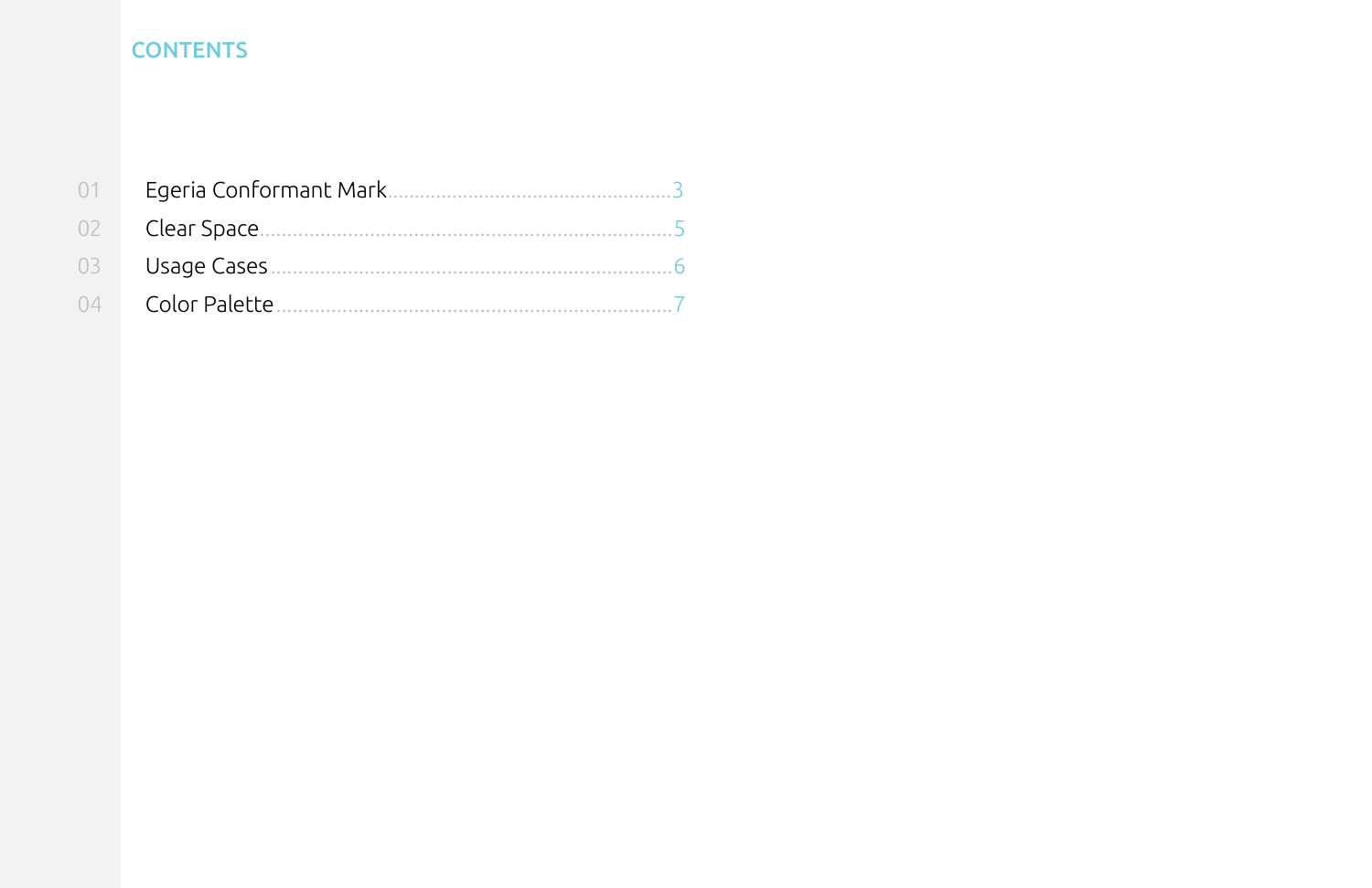

#### MARK WITH VERSION BADGE

The Egeria Conformant mark in primary RGB color.



<span id="page-2-0"></span>01 Egeria Conformant Mark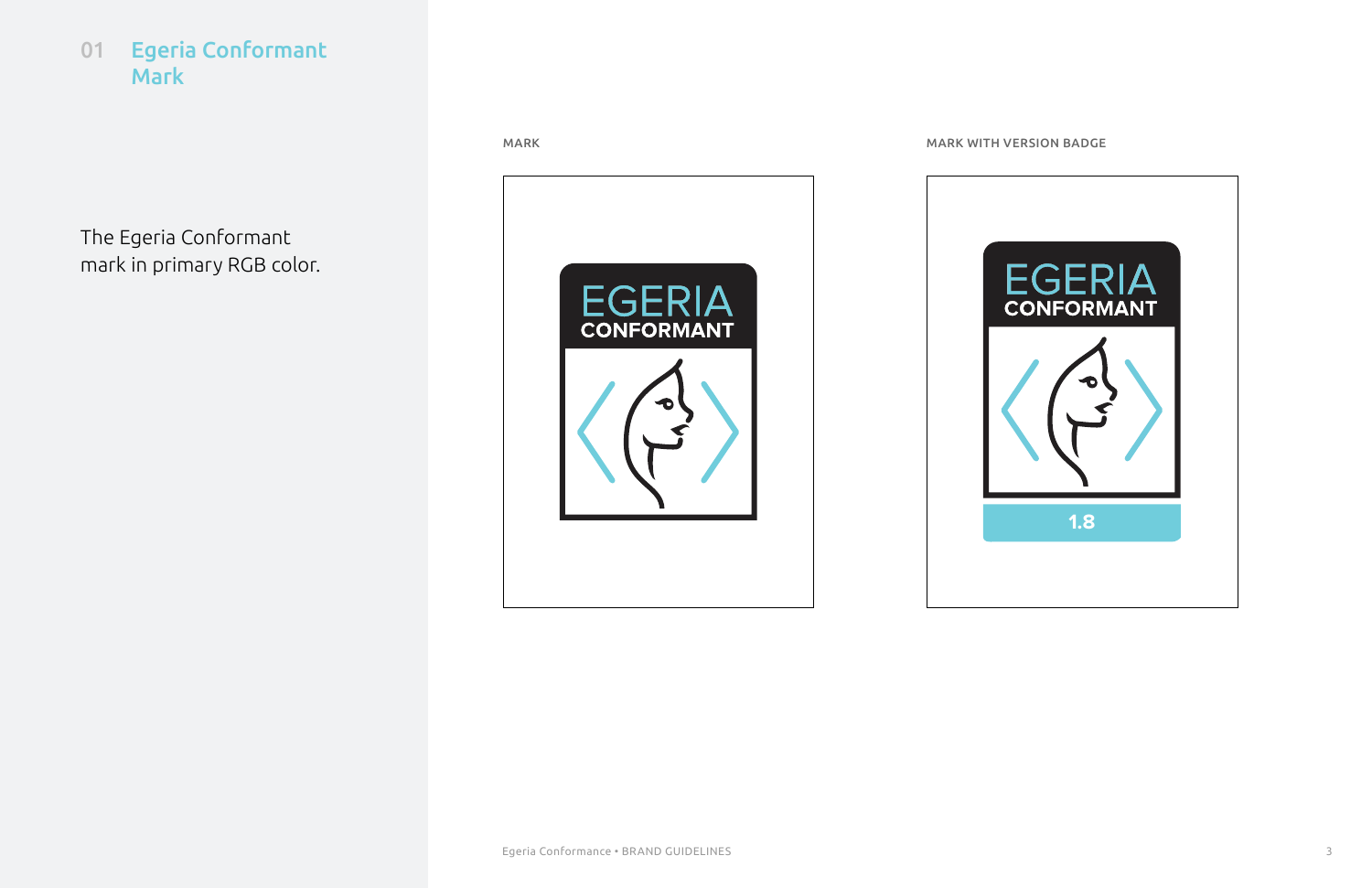#### MARK WITH VERSION BADGE

The Egeria Conformant mark in white.





01 Egeria Conformant Mark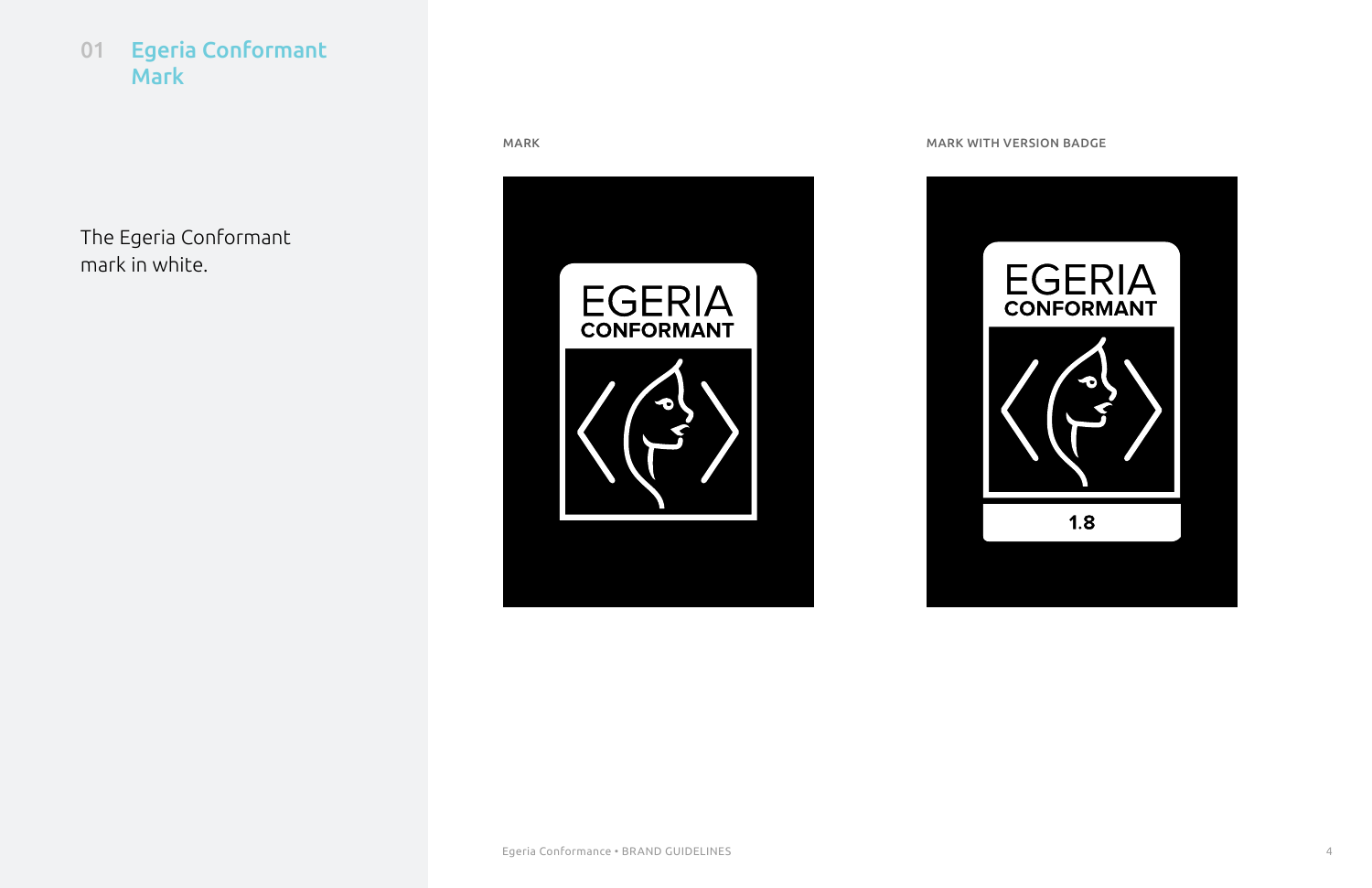$X$  $\times$   $\overline{\phantom{a}}$   $\overline{\phantom{a}}$   $\overline{\phantom{a}}$   $\overline{\phantom{a}}$   $\overline{\phantom{a}}$   $\overline{\phantom{a}}$   $\overline{\phantom{a}}$   $\overline{\phantom{a}}$   $\overline{\phantom{a}}$   $\overline{\phantom{a}}$   $\overline{\phantom{a}}$   $\overline{\phantom{a}}$   $\overline{\phantom{a}}$   $\overline{\phantom{a}}$   $\overline{\phantom{a}}$   $\overline{\phantom{a}}$   $\overline{\phantom{a}}$   $\overline{\phantom{a}}$  EGERIA CONFORMANT **X**  $\times$ **1.8**

Clear space is the minimum "breathing room" maintained around the Logo.

To work out the clearspace, measure the space between the Egeria mark and the inside border.

#### **(Clearspace = x)**

This area should be kept free of graphics, text and other marks. This space also defines the minimum distance from the mark to the edge of a border, page, screen, etc.

### <span id="page-4-0"></span>02 Clear Space

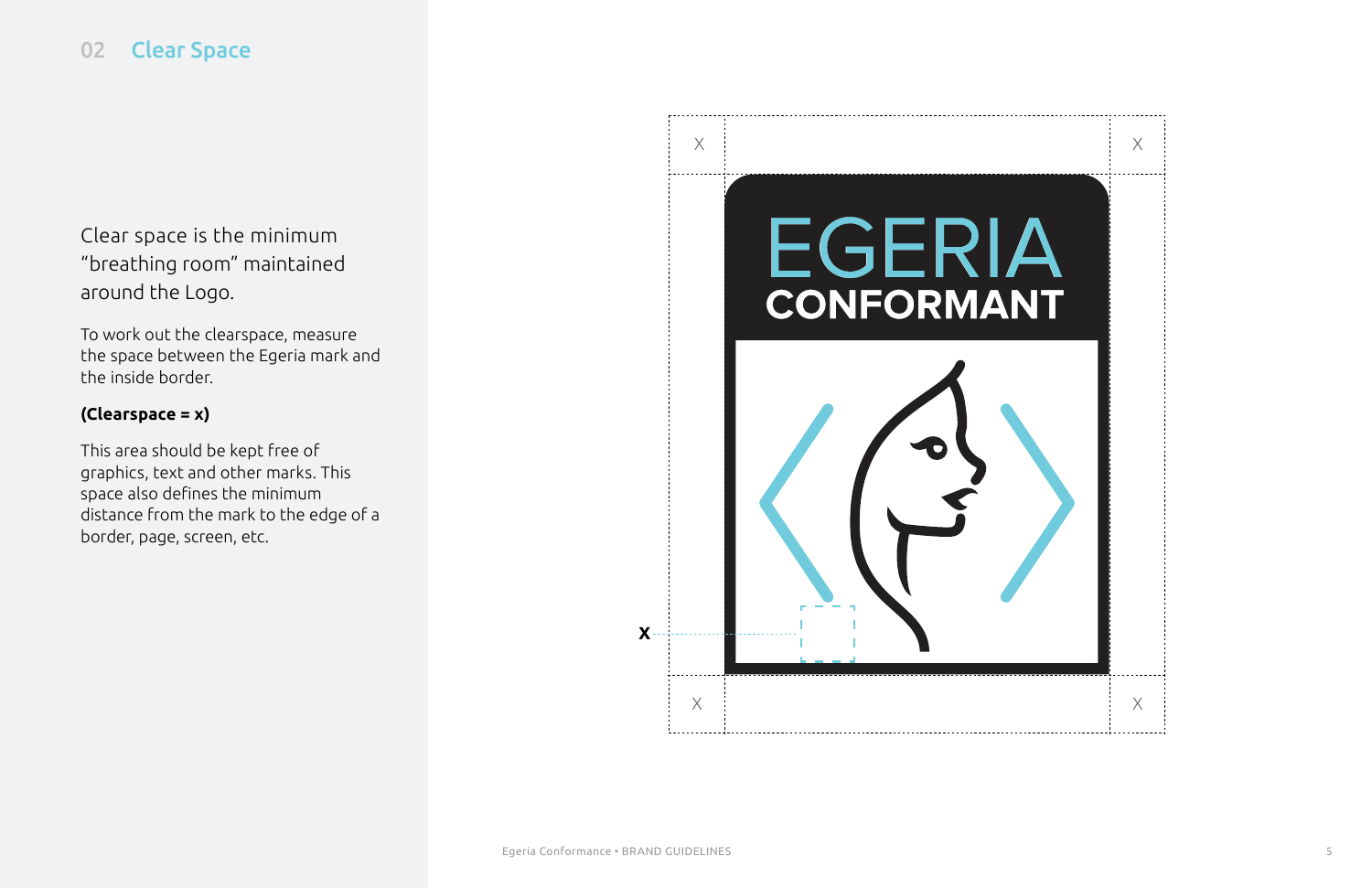EFFECTS Do not add any effects such as a drop shadow, outline, etc., to the mark.



MARK Do not change the layout of the logo.



#### <span id="page-5-0"></span>03 Usage Cases

COLOR Do not adjust the transparency of the mark so that any elements do not have a white background when using the color logo.

CONTRAST Do not place the mark on images that are too complex or too dark, compromising its visibility.

CONTRAST Do not use backgrounds that blend into the mark. Use the appropriate knockout mark on page 3.



ORIENTATION Do not change the orientation of the mark by rotating it in any way.



COLOR Do not reverse, change, or add colors to the mark.



PROPORTIONS Do not change the proportions of the logotype and mark.



SCALE Do not play with the scale and perspective, or alter the proportions of the mark.



The integrity of the Egeria Conformant logo must be respected at all times. Do not alter, recreate OR distort the mark in any way.

Please use approved electronic art when reproducing the Egeria Conformant logo.



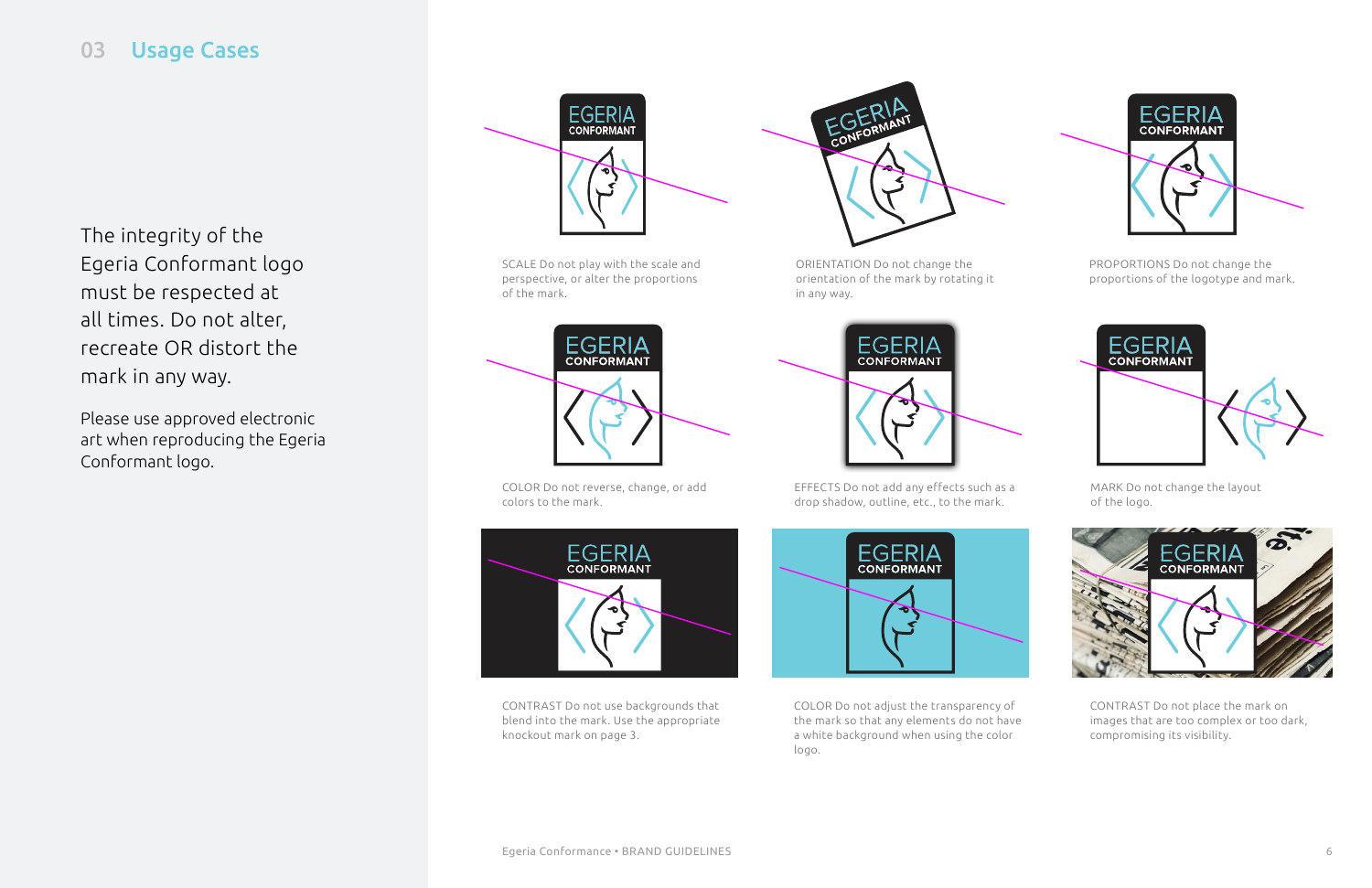MAIN GREY C70 M67 Y64 K74 R35 G31 B32 HEX#231F20



MAIN BLUE C52 M0 Y13 K0 R111 G204 B220 HEX#6FCCDC



PANTONE® 426C (FOR NECESSARY PRINT-USE ONLY)



PANTONE® 630C (FOR NECESSARY PRINT-USE ONLY)



#### <span id="page-6-0"></span>04 Color Palette

The Egeria Conformant color palette represents a vibrant, dynamic and forward-looking brand.

The selected palette provides a foundation for color consistency across diverse types of layouts.

If a Pantone is needed for printrelated items, please use Pantone 426 C and Pantone 630 C. Otherwise please use the RGB or CMYK breakdown indiciated on this page, as that is the main signifying color for the brand. It should be used for all solid fill secondary graphics and colored typography.

# EGERIA **CONFORMANT**



PRIMARY COLORS

. . . . . . . . . . . . .